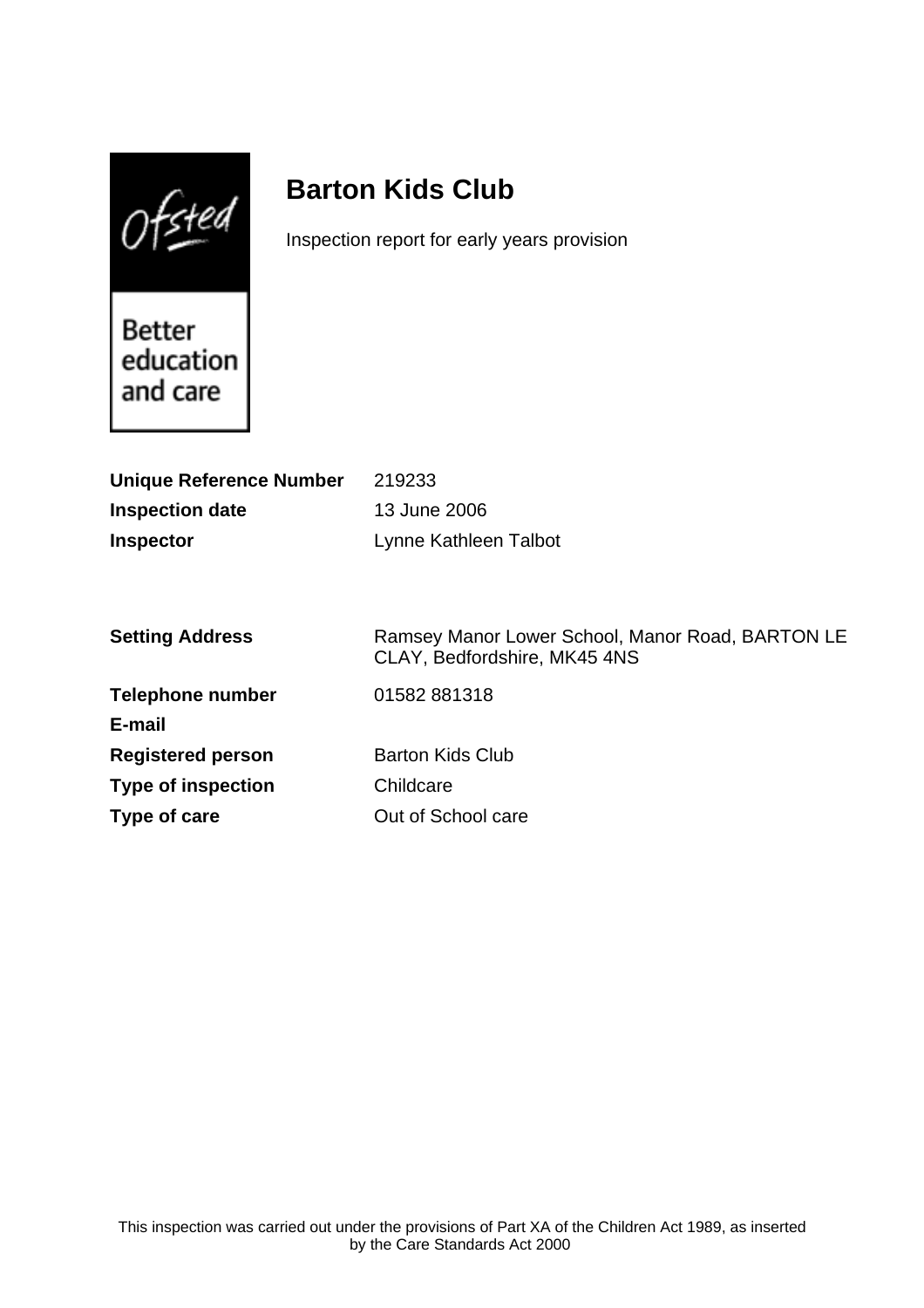## **ABOUT THIS INSPECTION**

The purpose of this inspection is to assure government, parents and the public of the quality of childcare and, if applicable, of nursery education. The inspection was carried out under Part XA Children Act 1989 as introduced by the Care Standards Act 2000 and, where nursery education is provided, under Schedule 26 of the School Standards and Framework Act 1998.

This report details the main strengths and any areas for improvement identified during the inspection. The judgements included in the report are made in relation to the outcomes for children set out in the Children Act 2004; the National Standards for under 8s day care and childminding; and, where nursery education is provided, the Curriculum guidance for the foundation stage.

The report includes information on any complaints about the childcare provision which Ofsted has received since the last inspection or registration or 1 April 2004 whichever is the later.

#### **The key inspection judgements and what they mean**

Outstanding: this aspect of the provision is of exceptionally high quality Good: this aspect of the provision is strong Satisfactory: this aspect of the provision is sound Inadequate: this aspect of the provision is not good enough

For more information about early years inspections, please see the booklet Are you ready for your inspection? which is available from Ofsted's website: www.ofsted.gov.uk.

# **THE QUALITY AND STANDARDS OF THE CARE**

On the basis of the evidence collected on this inspection:

The quality and standards of the care are satisfactory. The registered person meets the National Standards for under 8s day care and childminding.

#### **WHAT SORT OF SETTING IS IT?**

Barton Kids Club registered in November 1995 and is located in Ramsey Manor Lower School, Barton-Le-Clay. The group is situated in the main hall or classrooms, which are divided into separate areas according to activity. Children have access to secure outside play areas.

A maximum of 32 children may attend the club at any one time. It is open during school term-time and sessions are daily from 15:15 to 18:00.

There are currently 60 children aged from four to under eight years on roll. Children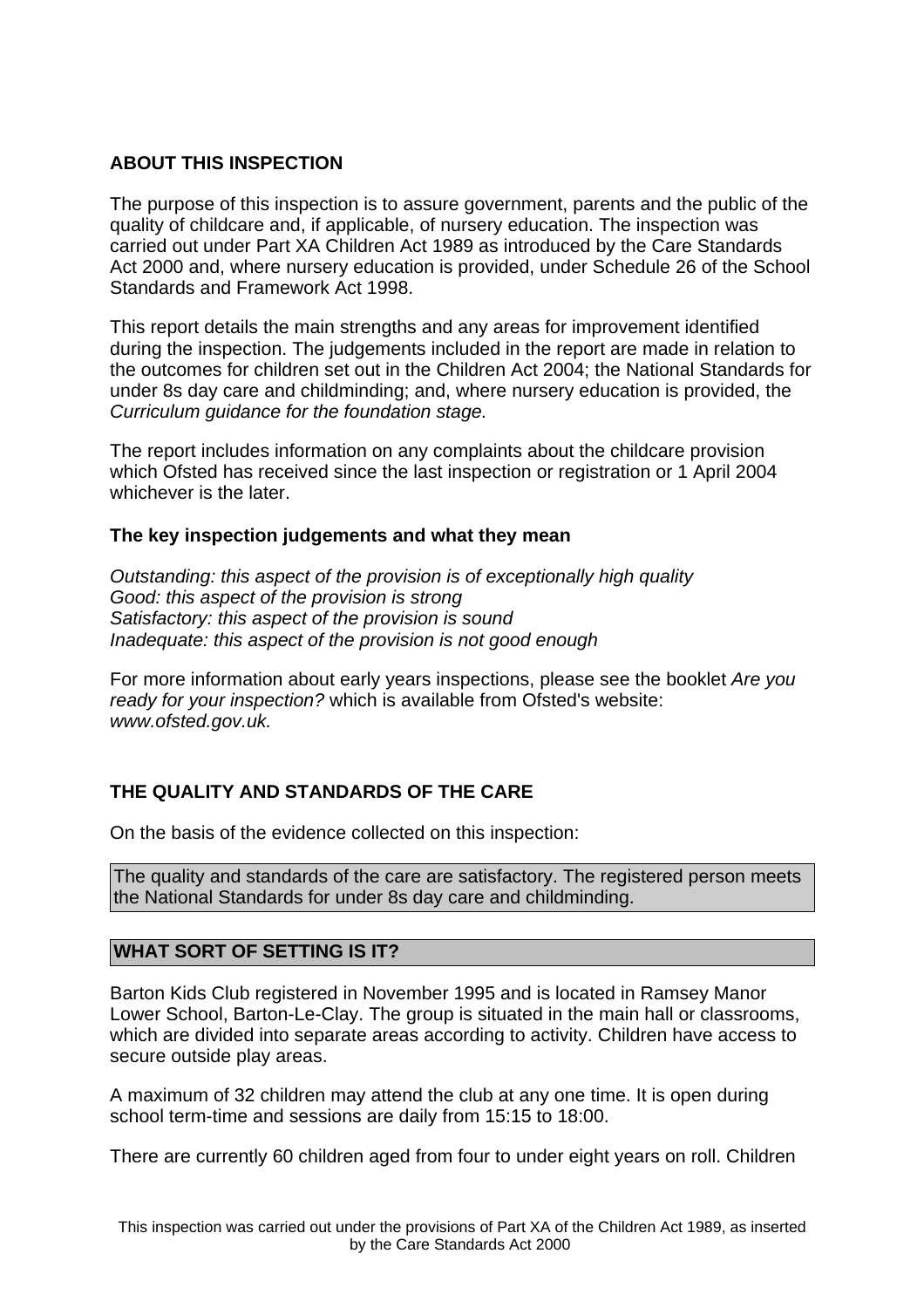over eight years of age also attend the group. All children attend different sessions. The club serves children from this school and from the wider community. They are currently supporting children who have special educational needs. Barton Kids Club employs six staff. Four of the staff, including the manager, hold appropriate early years qualifications.

### **THE EFFECTIVENESS OF THE PROVISION**

#### **Helping children to be healthy**

The provision is satisfactory.

Children are cared for in a comfortable, clean environment where there are facilities to offer space for a range of activities and play opportunities. Children are developing a good understanding of the importance of personal hygiene, for example, washing their hands before snack time and after outdoor activities. They are learning to prepare basic foods and understand the links between nutrition and health as they prepare their own tea with support from staff. They follow routines for personal hygiene without prompting demonstrating that they understand their importance.

Children enjoy a range of physical activities which contribute to their good health, they are beginning to understand the relevance of this area. For example, they thoroughly enjoy participation in sports and active play to extend their physical well-being. They develop control of their bodies and improve their physical skills and co-ordination as they participate in structured activities such as football and a variety of sports. Afterwards they recognise their thirst and seek drinks independently to replenish their fluid levels. The children make good use of the outdoor play areas where there are regular opportunities to use larger equipment and to make use of the playing fields.

Children's general health and safety is supported by relevant paperwork and records. There are clear, practical policies and procedures which underpin all areas. They have developed procedures for all issues such as the administration of medication, preparation of food, dealing with children who become ill, and making sure that staff always have current first aid qualifications. These well-executed measures ensure that children's health can be promoted at all times.

#### **Protecting children from harm or neglect and helping them stay safe**

The provision is satisfactory.

Children access a welcoming environment using equipment that meets safety standards. Resources are well organised and easily accessible. All areas used by children are checked by staff before each session, enabling staff to identify any hazards and take immediate steps to remove or minimise these. Children have an understanding about taking responsibility for their actions and keeping themselves and others safe. They are given clear and consistent explanations by staff and understand the importance of issues such as not using equipment safely and not opening exterior doors if the bell is rung by other adults during the sessions.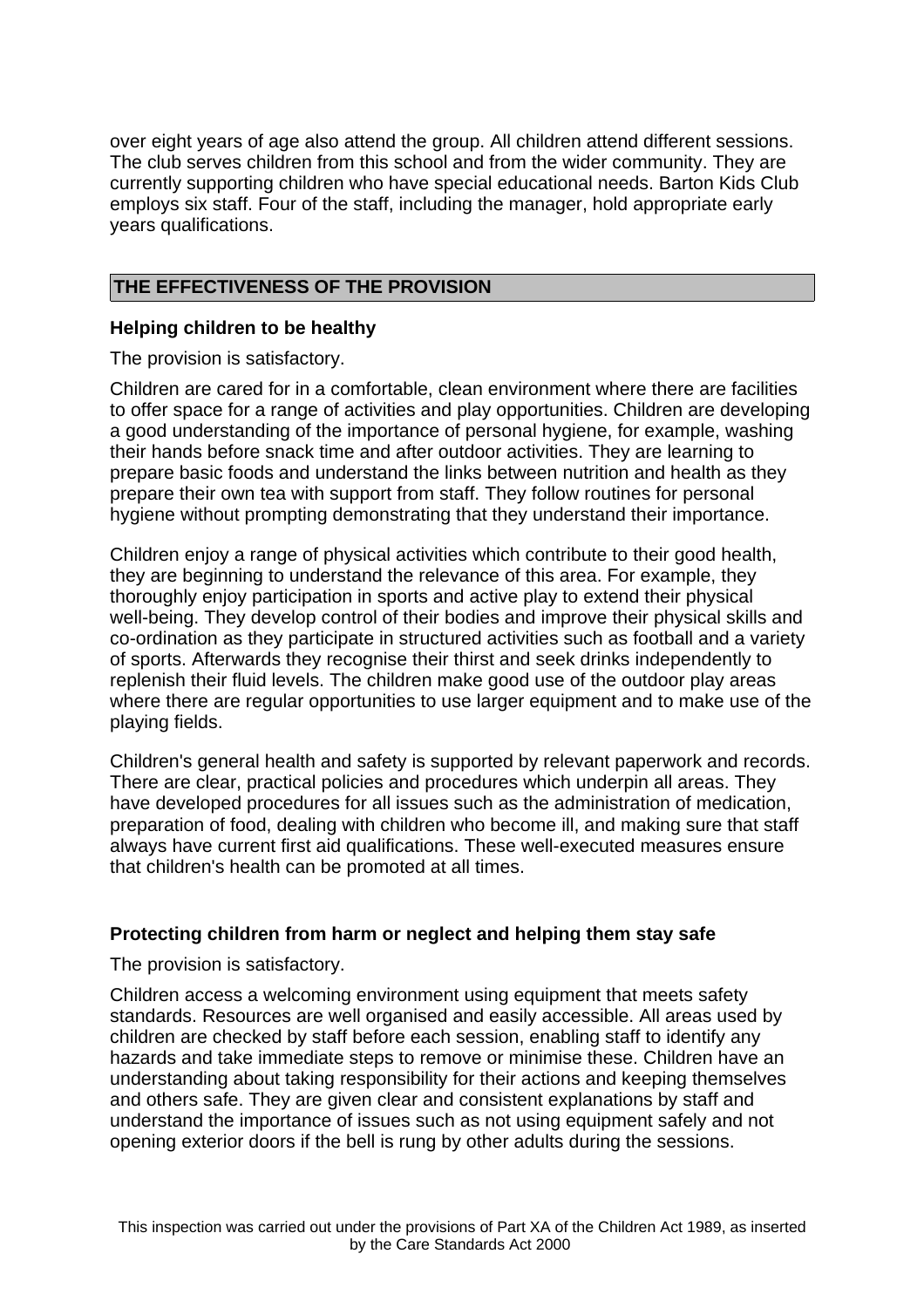Children independently select toys and activities from a range of appropriate and inventive activities such as craft resources. They have ample supplies of various construction sets that stimulate older children. They take part in clearing away spilt materials such as glitter or smaller pieces of construction demonstrating that they recognise both responsibility and safety issues.

Children are protected because staff understand child protection issues and the appropriate steps to follow. However a development of review of recruitment procedures is required in line with updated regulations and guidelines (refer to recommendation organisation) to ensure the safety of children at all times. There is also a need to review the procedures for child protection to ensure that current guidelines and procedures for Local Safeguarding Children Boards (LSCB) are maintained and understood.

#### **Helping children achieve well and enjoy what they do**

The provision is good.

Children thoroughly enjoy their time at the setting. They are very settled and confident in choosing activities throughout the sessions. They relate very well to each other and respond to the support and interaction from the staff. For example, as a result on one child making a book about the life of a snail, extended discussion was seen by varying age groups sharing experiences and knowledge together. Children's independence is promoted as they freely make decisions about resources and activities, there is a need however to develop methods of planning, that include children's choice and participation, to extend the range of activities offered and chosen by the children.

Children enjoy stimulating activities that cover all areas of development, encouraging them to explore and learn about their environment. An example of this would be topics following current events and world issues such as the World cup or looking at cultural festivals such as those using Mexican Pinatas. They are aided in their learning by the staff who encourage children's understanding through discussion and providing changes to activities where requested. Where children require one-to-one help, staff are quick to recognise this and offer gentle support at an appropriate level enabling children to achieve alongside their peers. Children are able to relax and enjoy their time at the setting as there is a clear recognition that this is out of school hours care, with an emphasis on having fun.

All children are offered appropriate challenge within the activities, and staff make good use of open questions to encourage them to think further. Staff are particularly attentive and know the children well. This ensures that activities are always adapted so that children are purposefully occupied and are able to participate meaningfully. Children ask staff to join them at activities and demonstrate their confidence and enjoyment in both adults and other children's company at sports and other activities. Children make choices and ask for items they require shown by the activity seen when they made Fathers day cards from a variety of creative materials.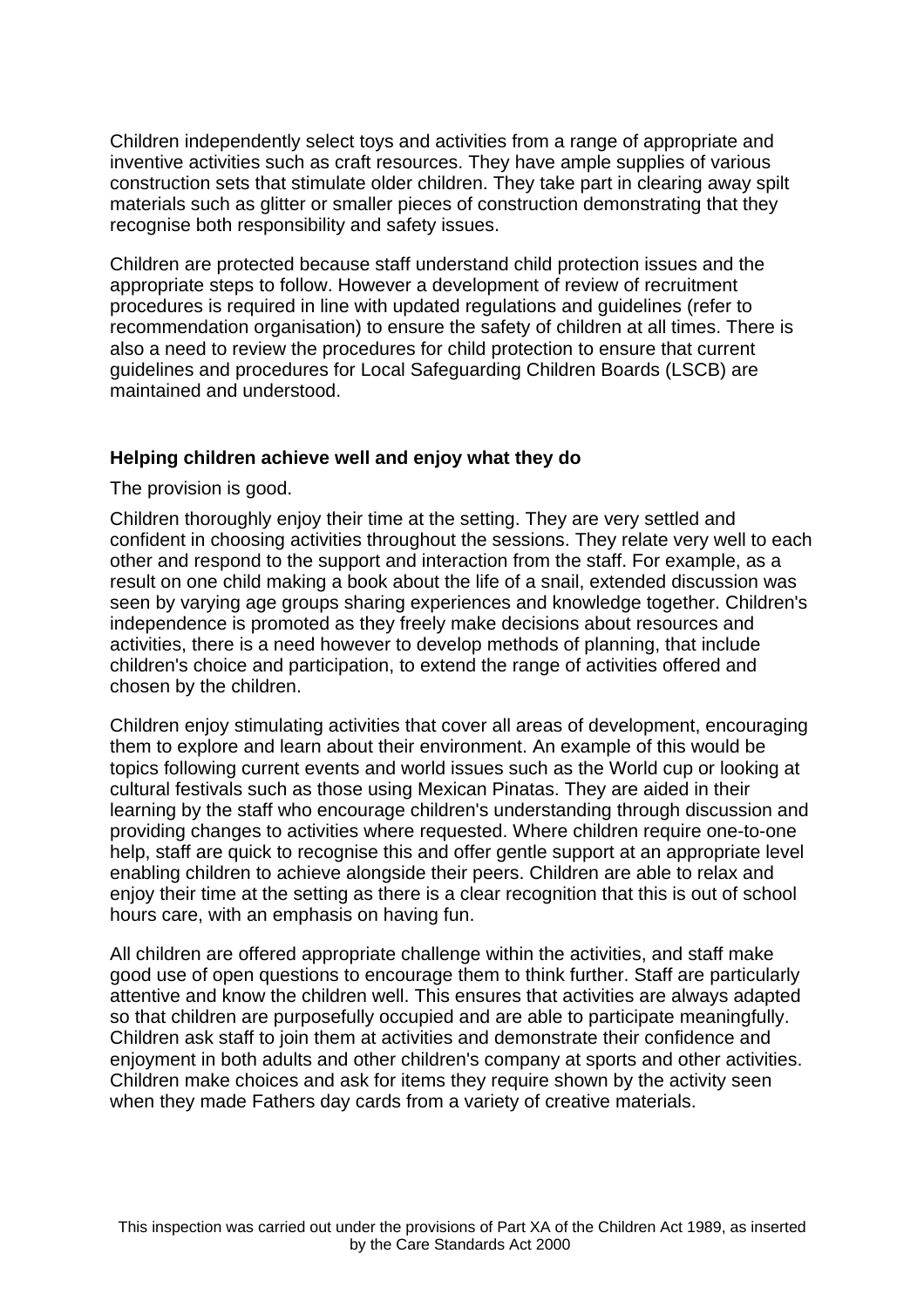# **Helping children make a positive contribution**

The provision is satisfactory.

All children are equally welcomed and play a full and active part in the setting because staff value and respect their individuality. Staff have a clear understanding of the importance of promoting equality of opportunity, ensuring that this theme runs through all areas and offering good role models. Children are offered a range of opportunities which promote their understanding of society and increase their awareness of other cultures and ways of life. These include activities related to cultural celebrations and involvement in the local and wider community.

Children are kind and considerate to each other and to staff. Their behaviour is good throughout the sessions as they competently organise turn-taking and sharing with the assistance of lists which they organise and compile. Children demonstrate social behaviour and freely use terms such as, 'excuse me', 'would you mind if' and 'Thank you but I do not want any snack today'. Children are helped in this by staff who set consistent boundaries for the children and act as consistent role models, reinforcing positive behaviour. Children who have special needs are able to have their requirements clearly identified to ensure that children are fully included in the activities and routines.

Children's development and all-round care is not fully supported because there are no clear methods for involving parents fully in the setting. For example, information sharing, reviewing the setting and its procedures, or other formal methods of reviewing aspects of care. Identification of a method to provide parents with access to the inspection report needs to be developed. There is a complaints procedure available to parents but this requires review to amend inaccurate information and meet the requirement to maintain a complaints log.

# **Organisation**

The organisation is satisfactory.

Children's welfare and safety are promoted through the setting's policies and procedures, and the staff's practical knowledge and daily implementation of these. There is, however, a need to review the operational plan to include the changes in National Standards and regulations as set out in the October 2005 Addendum to the National Standards for under 8's day care and childminding. There is a basic induction procedure carried out by the manager but recruitment, vetting or induction, or ongoing suitability of staff through appraisal systems, and monitoring of health by employers is not yet clearly defined or robust. An appropriate level of training is held which assists staff in planning appropriately for this specific care provision and age group.

Children's overall welfare is promoted by the dedication that the staff have in their role and responsibilities, they act as positive role models and are motivated to pursue continued good care. All sessions are well planned but flexible to children's requests, with a balanced range of opportunities offering both leisure and adult-initiated themed works. Staff pay attention to what children are doing and ensure that they are always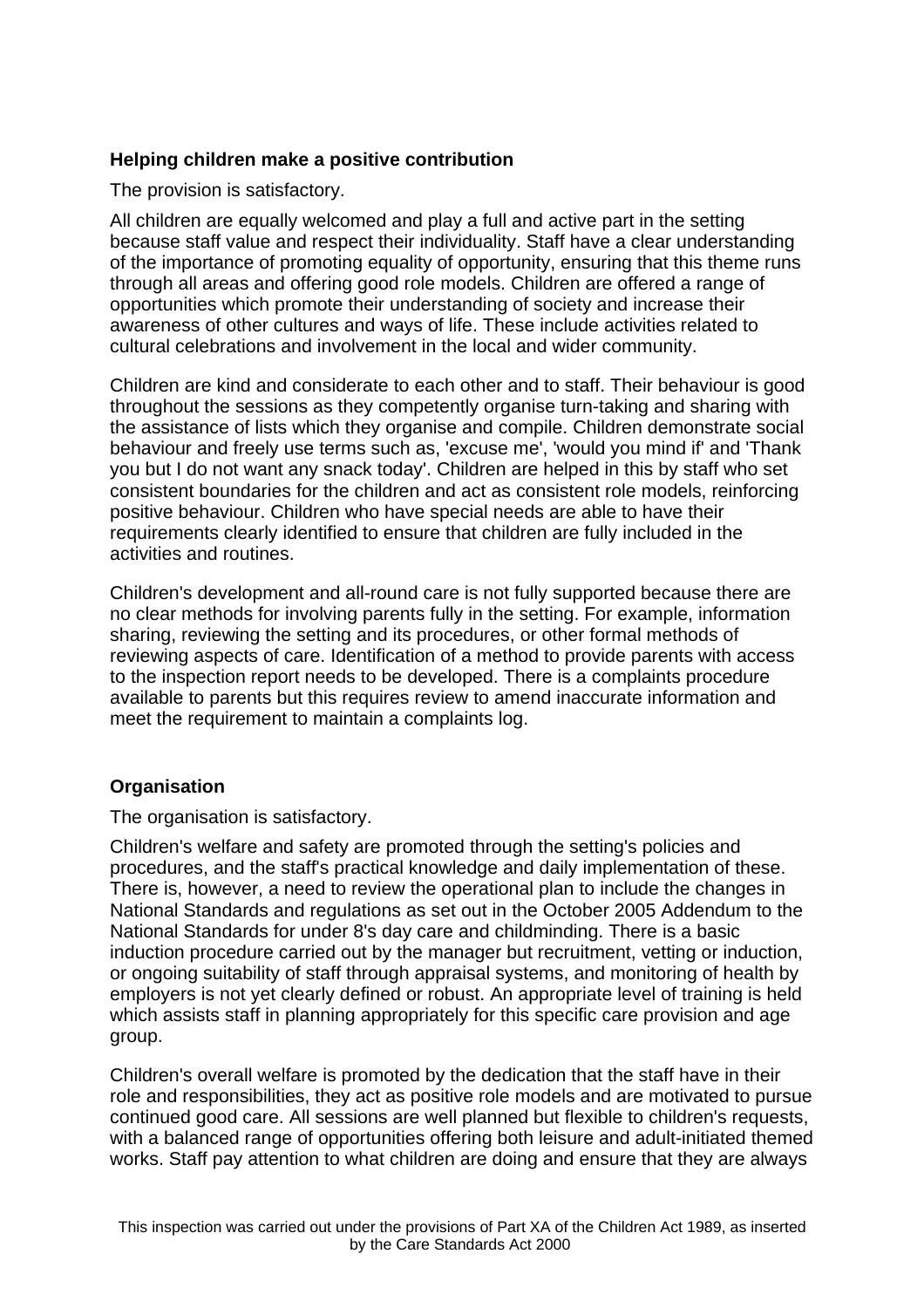given sufficient time and resources to complete their activities and tasks.

Overall, the needs of the children attending are being met.

#### **Improvements since the last inspection**

At the last inspection the group was asked to secure areas of the premises and develop staff knowledge of child protection procedures to improve safety. They were asked to complete written roles for committee members which included preparing vetting procedures, and to make changes to the policy for special needs to include the code of practice.

Since that time they have addressed safety issues and improved the safety for children in the premises, through training for child protection and begun work on the vetting procedures. Committee member roles are defined which improves organisation and care for children.

#### **Complaints since the last inspection**

There have been no complaints made to Ofsted since last the last inspection. The provider is required to keep a record of complaints made by parents, which they can see on request. The complaints record may contain complaints other than those made to Ofsted.

# **THE QUALITY AND STANDARDS OF THE CARE**

On the basis of the evidence collected on this inspection:

The quality and standards of the care are satisfactory. The registered person meets the National Standards for under 8s day care and childminding.

#### **WHAT MUST BE DONE TO SECURE FUTURE IMPROVEMENT?**

#### **The quality and standards of the care**

To improve the quality and standards of care further the registered person should take account of the following recommendation(s):

- ensure that the child protection procedure complies with those of the Local Safeguarding Children Board (LSCB)
- develop methods of planning, that include children's choice and participation, to extend the range of activities offered and chosen by the children
- review the complaints policy to ensure that it contains accurate detail and meets the requirement to maintain a complaints log in accordance with the changes in National Standards and regulations as set out in the October 2005